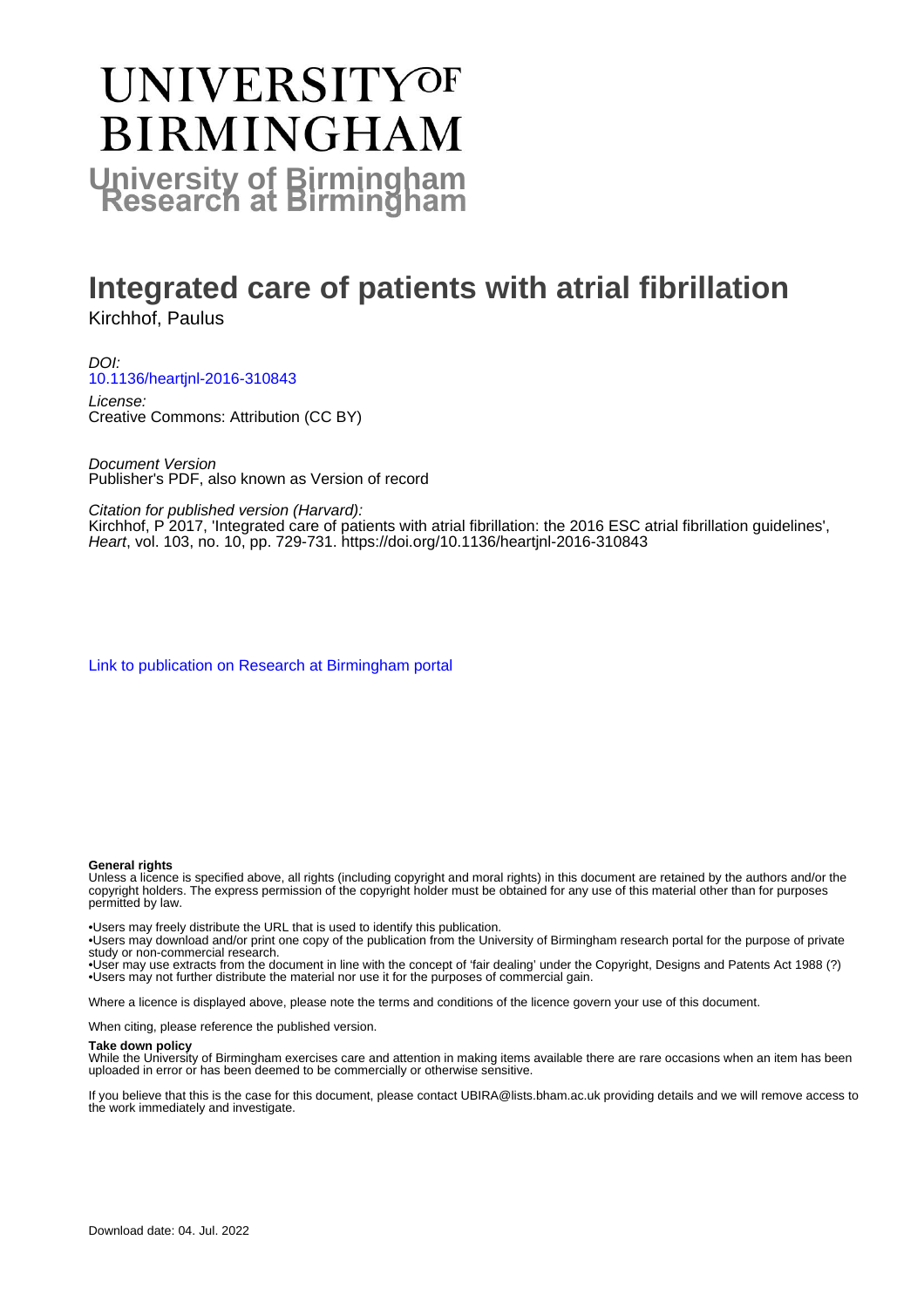# Integrated care of patients with atrial fibrillation: the 2016 ESC atrial fibrillation guidelines

Paulus Kirchhof<sup>1, 2, 3, 4</sup>

Atrial fibrillation (AF) is one of the evolving epidemics in cardiovascular medicine. AF is projected to develop in 25% of currently 40-year-old adults, $1^2$  provokes many, often severe strokes, is associated with increased mortality and often leads to heart failure or sudden death even in wellanticoagulated patients. $3 \times 4$  The last few years have seen the development of new approaches to detect and treat patients with AF, from ECG screening to surgical procedures to prevent recurrent AF. While these improvements provide tools to improve outcomes and quality of life in affected patients, they often need multidisciplinary input into patient management. It therefore seems timely that the European Society of Cardiology (ESC) has issued new AF guidelines in August 2016.<sup>[5](#page-3-0)</sup>

#### GOOD MANAGEMENT OF PATIENTS WITH AF REQUIRES A TEAM EFFORT

Reflecting the need for multidisciplinary input, the 2016 ESC AF guidelines task force consisted of cardiologists with different degrees of sub-specialisation, cardiac surgeons, a stroke neurologist and a specialist nurse, nominated by the ESC and its constituent bodies including the European Heart Rhythm Association, the European Association of Cardio-Thoracic Surgeons and the European Stroke Organization. All recommendations were discussed and voted upon in a predefined process, accepting only recommendations supported by at least 75% of the Task Force members after a structured consultation. Thirty-three general reviewers reviewed the entire guideline in three iterations, while 49 additional reviewers nominated by the ESC National Societies focusing on the class I and III recommendations provided further valuable comments.<sup>[5](#page-3-0)</sup>

# SCREENING FOR AF

ECG screening can help detect asymptomatic AF, allowing timely initiation of therapy, especially oral anticoagulation. This has the potential to prevent complications of AF, especially ischaemic strokes. The ESC guidelines recommend opportunistic ECG screening whenever a person aged 65 years or older is seen by a health-care professional.<sup>[6](#page-3-0)</sup> In addition, and beyond prior guidelines, systematic ECG monitoring for at least 72 hours is recommended for patients with stroke or transient ischaemic attack  $(TIA)^{7}$  <sup>8</sup> with a suggestion that even longer ECG monitoring should be considered, especially when a cardioembolic origin of the stroke is suspected.<sup>9</sup> <sup>10</sup> More data are needed to inform the best approach to systematic screening of high-risk population using patient-operated or 'smart' devices, with promising initial results in populations aged 75 and above. $11$ 

### INTEGRATED AF CARE ALIGNED WITH PATIENT NEEDS

Once AF is diagnosed, patients should be offered treatment in five domains:

- 1. acute haemodynamic stabilisation in haemodynamically unstable patients (eg, by cardioversion, rate control, circulatory support, etc);
- 2. detection and treatment of concomitant cardiovascular conditions;
- 3. stroke risk assessment and oral anticoagulation in patients with AF at risk for stroke;
- 4. rate control therapy in patients with elevated ventricular rates during AF;
- 5. rhythm control therapy in patients who remain symptomatic on rate control therapy.

Optimal management of patients with AF requires input from different medical specialties and professions. Integrated care models should be considered for all patients with AF, supporting shared decision-making and empowering patients to own their care, providing support where needed and giving access to all specialist treatment options when appropriate (fi[gure 1\)](#page-2-0).<sup>[12](#page-3-0)</sup> Such care models will require close cooperation between AF specialists, stroke physicians, AF surgeons,

general cardiologists and general practitioners. In addition, continued highquality care may need further support from allied healthcare professionals, patients, and family members.

## INITIAL ASSESSMENT OF PATIENTS WITH AF

To detect concomitant cardiovascular diseases, an echocardiogram and a careful analysis of the ECG should be performed in addition to a complete history and physical examination ([box 1](#page-2-0)). This information will often allow us to decide on the need for oral anticoagulation. It will also give a first guide on the need to adapt/initiate rate control therapy, and provide a first idea whether rhythm control therapy is useful.

### ANTICOAGULATION THERAPY IN AF: AIMING FOR SAFE AND EFFECTIVE LONG-TERM THERAPY

Many patients with AF are now adequately initiated on oral anticoagulation therapy based on the  $CHA<sub>2</sub>DS<sub>2</sub> VASC$ stroke risk factors that were included in the 2010 ESC AF guidelines. $13 \frac{14}{14}$  This established system continues to be recommended: patients with two of the CHA<sub>2</sub>DS<sub>2</sub>VASc stroke risk factors congestive heart failure, hypertension, diabetes or vascular disease, as well as survivors of a stroke or TIA and those aged 75 or more, should receive oral anticoagulation. Patients without any of these stroke risk factors are at low stroke risk and do not need antithrombotic therapy. In patients with one of the  $CHA<sub>2</sub>DS<sub>2</sub> VASc$  factors, stroke risk varies, $15$  and female sex does not alter stroke risk in these patients (web addenda Table 1 in Ref.  $5$ .).<sup>15</sup> <sup>16</sup> Consequently, anticoagulation should be considered in patients with AF and one additional stroke risk factor of either sex, weighing the likely benefit of anticoagulation and the risk of bleeding. In selected patients, biomarkers may be useful to refine stroke risk.<sup>[17](#page-3-0)</sup>

## CHOICE OF ANTICOAGULANT

Oral anticoagulation to prevent strokes in patients with AF can be achieved with vitamin K antagonists or non-vitamin-Kantagonist oral anticoagulants (NOACs). Patients with mechanical heart valves and those with moderate or severe mitral stenosis should be treated with vitamin K antagonists. Considering their superior safety compared with warfarin (10% lower mortality, approximately 50% lower risk of intracranial haemorrhage or haemorrhagic stroke<sup>18</sup> <sup>19</sup>), patients who are eligible for therapy with the NOACs

Kirchhof P. Heart Month 2017 Vol 0 No 0 1 1 1 200  $\bigcap_{\text{Cardosicals}}$  1

**BM C[opyrig](http://heart.bmj.com)ht Article author (or their employer) 2017. Produced by BMJ Publishing Group Ltd (& BCS) [under lic](http://www.bcs.com)ence.** 

<sup>&</sup>lt;sup>1</sup>Institute of Cardiovascular Sciences, University of Birmingham, Birmingham, UK; <sup>2</sup>Sandwell and West Birmingham Hospitals NHS Trust and University Hospitals Birmingham Foundation NHS trust, Birmingham, UK; <sup>3</sup> Department of Cardiovascular Medicine, University Hospital Muenster, Germany; 4 Atrial Fibrillation NETwork, Muenster, Germany

Correspondence to Professor Paulus Kirchhof, Institute of Cardiovascular Sciences, University of Birmingham, Wolfson Drive, Birmingham, B15 2TT, UK; p.kirchhof@bham.ac.uk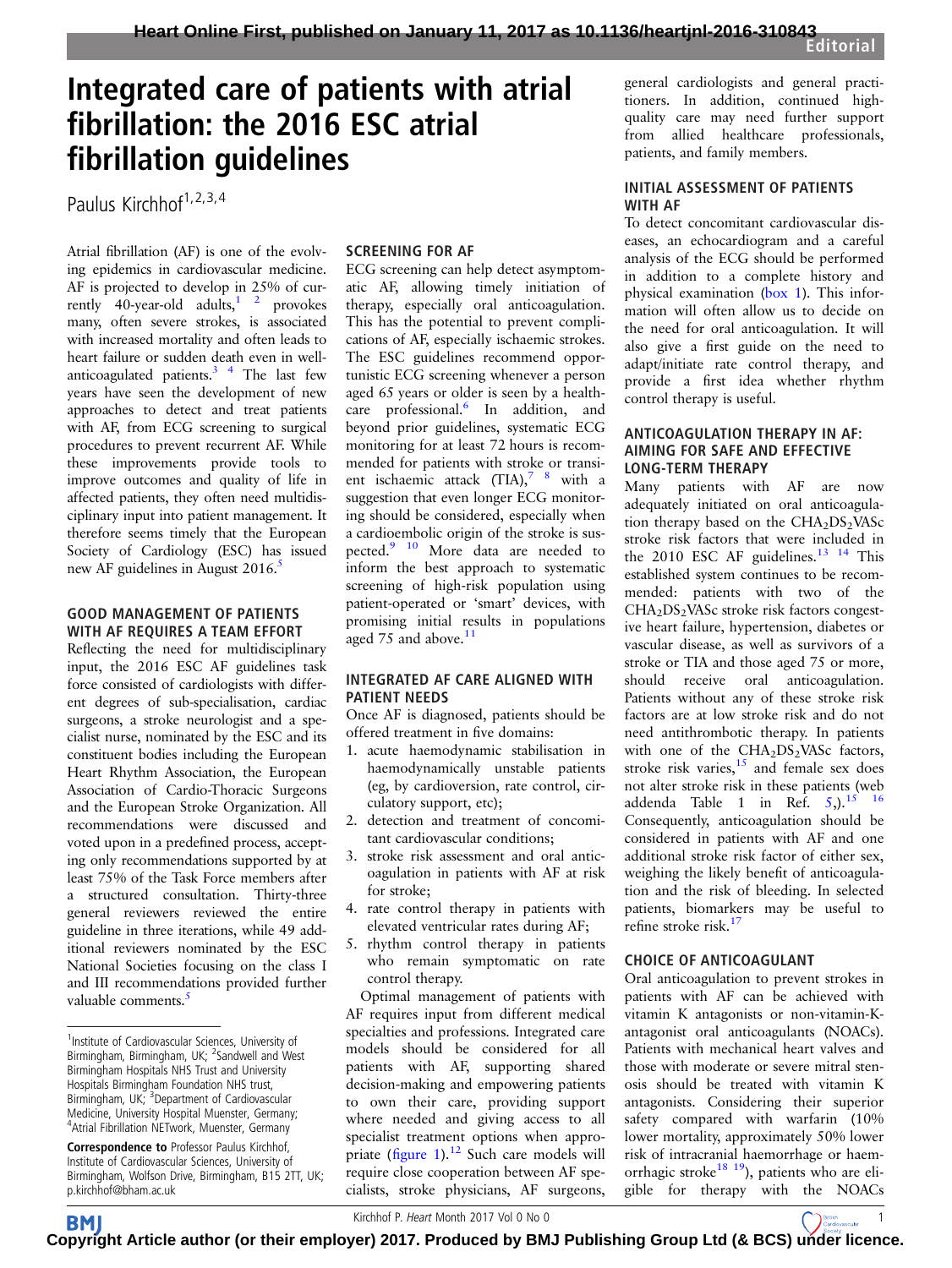<span id="page-2-0"></span>Figure 1 The five domains of integrated atrial fibrillation (AF) care. All patients with AF should receive care directed at these five domains. LV, left ventricular. Reproduced with permission from Ref. [5](#page-3-0).





**Improved life** expectancy

**Patient benefit** 

**Improved quality** of life, autonomy, social functioning

# Box 1 Clinical information informing atrial fibrillation (AF) management

- ▸ Age
- ▸ Living conditions, personal autonomy (or frailty) and ability to care for oneself
- ▶ Blood pressure, history of hypertension and antihypertensive therapy
- $\triangleright$  Diagnosed diabetes or current therapy with antidiabetic substances
- ▶ Prior stroke or transient ischaemic attack
- Breathlessness upon exertion, New York Heart Association class (eg, walking distance without breathlessness, ability to climb more than three flights of stairs without a pause), history of heart failure, left ventricular dysfunction, current treatment with heart failure medication
- ▸ Other vascular disease, eg, carotid artery or peripheral artery disease
- ▸ Cardiac murmur, history of valvular heart disease or signs of valvular heart disease on echocardiogram
- ▸ Prior cardiovascular operations or interventions
- ▸ Exertional chest pain, prior myocardial infarction, percutaneous coronary intervention or bypass surgery, Canadian Cardiovascular Society class
- ▸ Current anticoagulant or antiplatelet therapy, history of anticoagulation therapy including complications or reasons for interruption
- ▸ Heart rate on ECG and on palpation, current rate control therapy, prior rate control therapy (digitalis preparations, verapamil/diltiazem, β-blockers)
- ▸ Symptoms when in AF, frequency of episodes, modified European Heart Rhythm Association score
- ▸ Current antiarrhythmic drug therapy, prior antiarrhythmic drug therapy, cardioversion, catheter ablation or surgical AF procedures
- ▶ Other relevant findings on ECG or echocardiogram
- Other current medications

apixaban, dabigatran, edoxaban or rivaroxaban (in alphabetical order) should preferentially be treated with a NOAC.

# ENSURING SAFE AND CONTINUED ORAL ANTICOAGULATION THERAPY

While oral anticoagulation is increasingly used in patients with AF at risk of stroke, many patients with AF are taken off anticoagulants in the first year after initiation. Therefore, a large portion of the guidelines is dedicated to the safe continuation of oral anticoagulation therapy in patients with AF. The guidelines provide a list of four modifiable bleeding risk factors (box 2). Minimising these factors is recommended as a simple way to reduce the risk of major bleeding in anticoagulated AF patients. Furthermore, there are recommendations and flow charts to

- 1. inform the management of patients with a bleed, including the use of reversal agents;
- 2. suggest the reinitiation of oral anticoagulation after an ischaemic stroke;
- 3. support the difficult decisions that need to be taken in patients who suffered an intracranial bleed on oral anticoagulation.

Box 2 Modifiable bleeding risk factors in anticoagulated atrial fibrillation patients

**Desired outcome** 

- $\blacktriangleright$  Hypertension (especially when systolic blood pressure is >160 mm Hg)
- ▸ Labile International Normalized Ratio (INR) or time in therapeutic range <60% in patients on vitamin K antagonists
- ▸ Medication predisposing to bleeding, such as antiplatelet drugs and non-steroidal anti-inflammatory drugs
- Excess alcohol ( $\geq$ 8 drinks/week)
- Reproduced with permission from Ref.[5](#page-3-0)

#### A SIMPLIFIED APPROACH TO RHYTHM CONTROL THERAPY IN PATIENTS WITH SYMPTOMATIC AF

There are no major changes to the recommendations for rate control therapy. Rhythm control therapy continues to be indicated to improve AF-related symptoms, usually on top of management of concomitant conditions, stroke prevention therapy and rate control therapy. The indications for antiarrhythmic drug therapy have not changed. The new guidelines provide more detailed information about the ECG changes that are warning signs for proarrhythmia. Catheter ablation targeting isolation of the pulmonary veins $20-22$  $20-22$  is a valid rhythm control therapy option and should be discussed with patients in need for rhythm control therapy. When AF recurs and further rhythm control therapy is warranted, 'hybrid therapy' (eg, combining antiarrhythmic drugs with catheter ablation) will often help: in patients who need further rhythm control therapy despite antiarrhythmic drug therapy, catheter ablation is often effective. Patients who